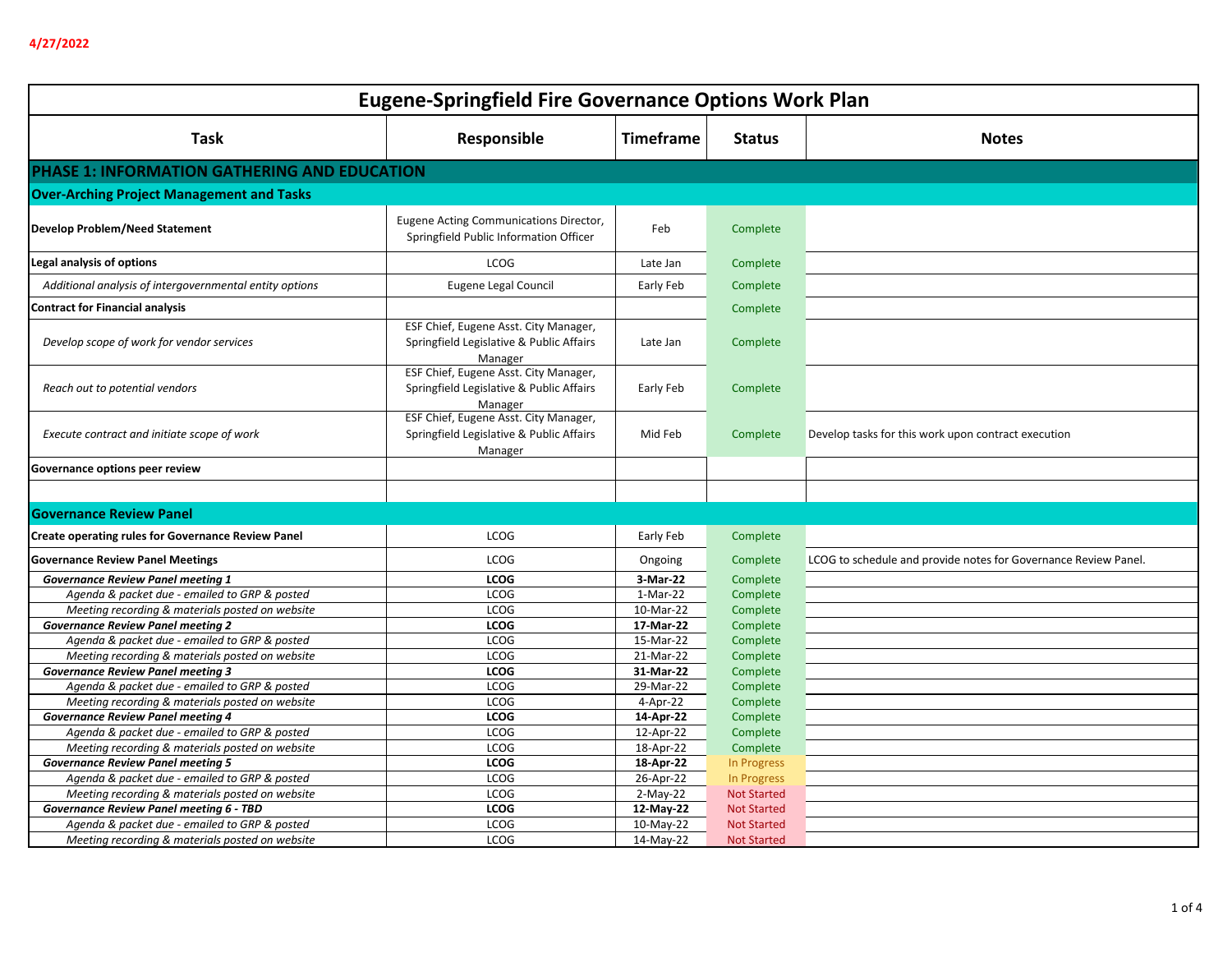| <b>Eugene-Springfield Fire Governance Options Work Plan</b>  |                                              |                  |                    |                                                           |
|--------------------------------------------------------------|----------------------------------------------|------------------|--------------------|-----------------------------------------------------------|
| Task                                                         | Responsible                                  | <b>Timeframe</b> | <b>Status</b>      | <b>Notes</b>                                              |
| Schedule individual conferences between Governance Review    |                                              |                  |                    |                                                           |
| Panel members and LCOG Executive Director.                   | <b>LCOG</b>                                  | Early Feb        | Complete           |                                                           |
| Schedule additional conferences between Governance Review    | LCOG                                         | As needed        |                    |                                                           |
| Panel members and LCOG Executive Director as needed.         |                                              |                  | Ongoing            |                                                           |
| Schedule individual conferences with stakeholders as needed. | <b>LCOG</b>                                  | Ongoing          | Ongoing            |                                                           |
|                                                              |                                              |                  |                    |                                                           |
| <b>Stakeholder Engagement</b>                                |                                              |                  |                    |                                                           |
| Develop and implement an ESF Governance Communications Plan  | <b>Eugene Acting Communications Director</b> | Early Feb        | Ongoing            | Drafted and will serve as a living document               |
| Develop outreach materials (PPTs, videos, etc.)              | ESF Chief, ESF Staff                         | Early Feb        | In Progress        |                                                           |
| Develop and maintain project website                         | <b>ESF Staff</b>                             | Mid Feb          | Ongoing            |                                                           |
| Schedule and facilitate stakeholder engagements              |                                              |                  | In Progress        | Stakeholder engagement events will be added as identified |
| <b>Eugene City Council</b>                                   |                                              |                  | <b>Not Started</b> |                                                           |
| Springfield City Council                                     |                                              |                  | <b>Not Started</b> |                                                           |
| <b>ESF</b> staff                                             |                                              |                  | In Progress        |                                                           |
| Key partners and customers/residents                         |                                              |                  | <b>Not Started</b> |                                                           |
| <b>Unions</b>                                                |                                              |                  | In Progress        |                                                           |
| Add as identified                                            |                                              |                  | <b>Not Started</b> |                                                           |
| <b>Governance Options Analysis</b>                           |                                              |                  |                    |                                                           |
| Operational Issues - What servies will be provided           |                                              |                  | <b>Not Started</b> |                                                           |
| <b>Ambulance Services</b>                                    |                                              |                  | <b>Not Started</b> |                                                           |
| <b>ALS Transport</b>                                         |                                              |                  | <b>Not Started</b> |                                                           |
| <b>BLS Transport</b>                                         |                                              |                  | <b>Not Started</b> |                                                           |
| <b>Contracted Ambulance Service</b>                          |                                              |                  | <b>Not Started</b> |                                                           |
| Fire Marshal and inspection services                         |                                              |                  | <b>Not Started</b> |                                                           |
| Standards of Coverage/Service Levels                         |                                              |                  | <b>Not Started</b> |                                                           |
| <b>Governance/Board Structure</b>                            |                                              |                  | In Progress        |                                                           |
| <b>Legal Options</b>                                         |                                              |                  | In Progress        |                                                           |
| Values/Principles                                            |                                              |                  | <b>Not Started</b> |                                                           |
| What others are doing                                        |                                              |                  | <b>Not Started</b> |                                                           |
| Governance name                                              |                                              |                  | <b>Not Started</b> |                                                           |
| Assets/Liabilities transferred to governance or retained?    |                                              |                  | <b>Not Started</b> |                                                           |
| Valuation at transfer                                        |                                              |                  | <b>Not Started</b> |                                                           |
| Services provided to other agencies - continue/assign?       |                                              |                  | <b>Not Started</b> |                                                           |
| Apparatus/Equipment - transferred to or leased, or retained? |                                              |                  |                    |                                                           |
| Valuation                                                    |                                              |                  | <b>Not Started</b> |                                                           |
| Facilities - transferred, leased, or retained? Valuation     |                                              |                  | <b>Not Started</b> |                                                           |
| Labor Management Issues                                      |                                              |                  | <b>Not Started</b> |                                                           |
| Existing staff transferred to new governance                 |                                              |                  | <b>Not Started</b> |                                                           |
| Employee salary assumptions                                  |                                              |                  | <b>Not Started</b> |                                                           |
| Employee benefits assumptions                                |                                              |                  | <b>Not Started</b> |                                                           |
| Labor/Management issues                                      |                                              |                  | <b>Not Started</b> |                                                           |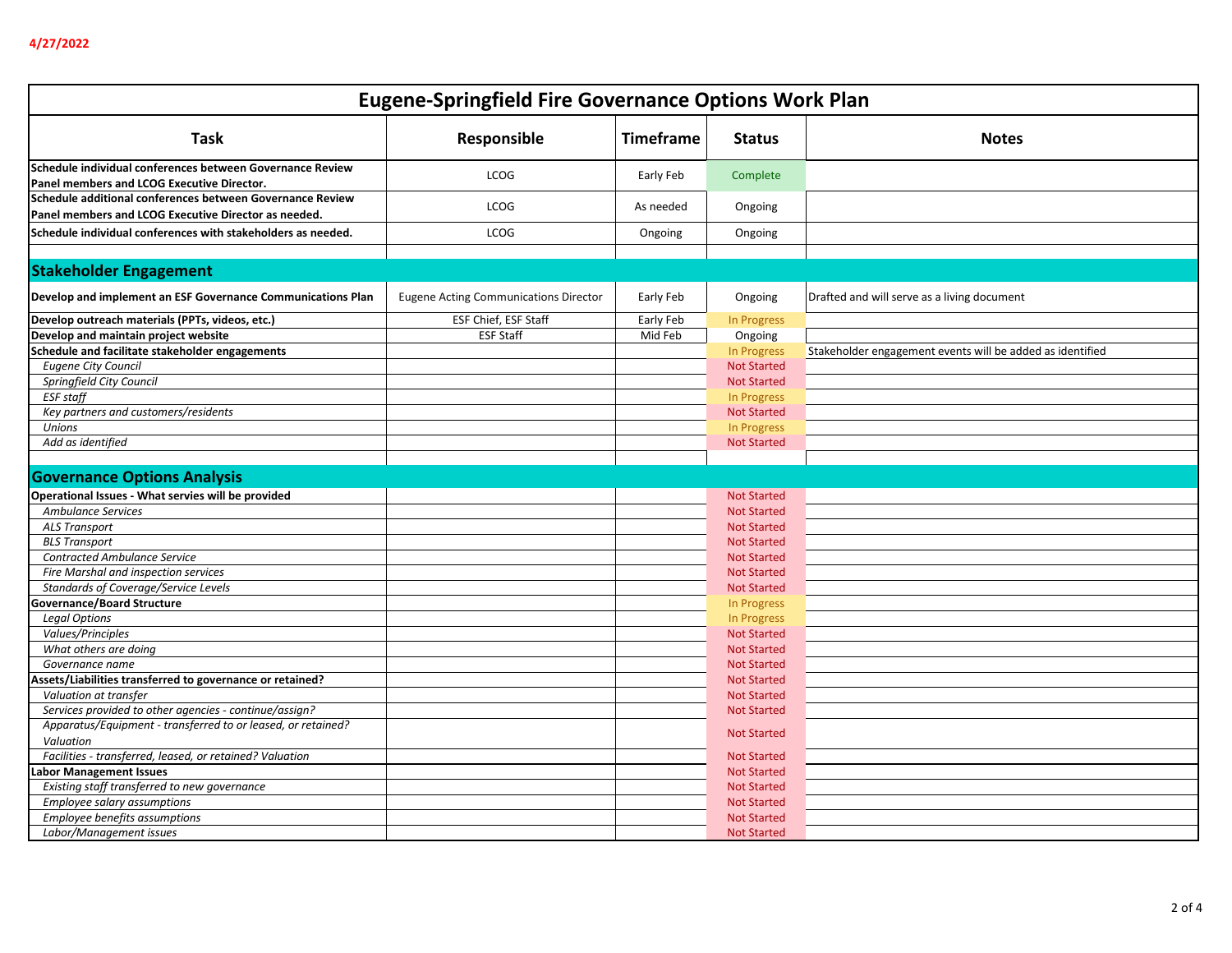| <b>Eugene-Springfield Fire Governance Options Work Plan</b>                                                                       |             |                  |                    |              |
|-----------------------------------------------------------------------------------------------------------------------------------|-------------|------------------|--------------------|--------------|
| <b>Task</b>                                                                                                                       | Responsible | <b>Timeframe</b> | <b>Status</b>      | <b>Notes</b> |
| Bargaining units status/implications for salary/benefits/schedules                                                                |             |                  | <b>Not Started</b> |              |
| Employee transfer issues                                                                                                          |             |                  | <b>Not Started</b> |              |
| Assigning/funding the current liability for sick leave/vacation hours                                                             |             |                  |                    |              |
| accrued in "time banks"                                                                                                           |             |                  | <b>Not Started</b> |              |
| Employees on long-term disability                                                                                                 |             |                  | <b>Not Started</b> |              |
| Benefits programs-retain current or start new?                                                                                    |             |                  | <b>Not Started</b> |              |
| <b>PERS accounts</b>                                                                                                              |             |                  | <b>Not Started</b> |              |
| <b>Staffing levels</b>                                                                                                            |             |                  | <b>Not Started</b> |              |
| <b>Intergovernmental Services</b>                                                                                                 |             |                  | <b>Not Started</b> |              |
| <b>Communications Center</b>                                                                                                      |             |                  | <b>Not Started</b> |              |
| Contracts to serve other agencies                                                                                                 |             |                  | <b>Not Started</b> |              |
| Service from third parties (ability to assign)                                                                                    |             |                  | <b>Not Started</b> |              |
| Service from current cities (HR, IT, Fleet, Facilities)                                                                           |             |                  | <b>Not Started</b> |              |
| Finance                                                                                                                           | Moss Adams  |                  | In Progress        |              |
| Funding the new governance                                                                                                        | Moss Adams  |                  | <b>Not Started</b> |              |
| Assignment/funding of any existing and ongoing liabilities                                                                        | Moss Adams  |                  | <b>Not Started</b> |              |
| <b>EMS</b> revenue                                                                                                                | Moss Adams  |                  | <b>Not Started</b> |              |
| Interim transfer of revenue                                                                                                       | Moss Adams  |                  | <b>Not Started</b> |              |
| Existing debt/leases                                                                                                              | Moss Adams  |                  | <b>Not Started</b> |              |
| Reserves                                                                                                                          | Moss Adams  |                  | <b>Not Started</b> |              |
| Target cash policies                                                                                                              | Moss Adams  |                  | <b>Not Started</b> |              |
| 7-10 year financial plan                                                                                                          | Moss Adams  |                  | <b>Not Started</b> |              |
| Inflation assumptions                                                                                                             | Moss Adams  |                  | <b>Not Started</b> |              |
| Capital (facilities, apparatus, tech hardware)                                                                                    | Moss Adams  |                  | <b>Not Started</b> |              |
| Startup funding                                                                                                                   | Moss Adams  |                  | <b>Not Started</b> |              |
| <b>Governance Options and Analysis Report</b>                                                                                     |             |                  |                    |              |
| Governance Options Analysis                                                                                                       |             |                  | In Progress        |              |
| Develop a draft Governance Options and Analysis Report                                                                            | <b>LCOG</b> |                  | <b>In Progress</b> |              |
| Make draft Governance Options and Analysis Report available for<br>broader review consistent with Stakeholder Engagement Strategy | <b>LCOG</b> |                  | <b>Not Started</b> |              |
| Prepare a final Governance Options and Analysis Report,<br>incorporating feedback                                                 | <b>LCOG</b> |                  | <b>Not Started</b> |              |
|                                                                                                                                   |             |                  |                    |              |
|                                                                                                                                   |             |                  |                    |              |
| <b>PHASE 2: PLAN DEVELOPMENT/OPTIONS</b>                                                                                          |             |                  |                    |              |
| <b>Stakeholder Engagement</b>                                                                                                     |             |                  |                    |              |
| Schedule and facilitate stakeholder engagements                                                                                   |             |                  | <b>Not Started</b> |              |
| Key partners and customers/residents                                                                                              |             |                  | <b>Not Started</b> |              |
| Add as identified                                                                                                                 |             |                  | <b>Not Started</b> |              |
|                                                                                                                                   |             |                  |                    |              |